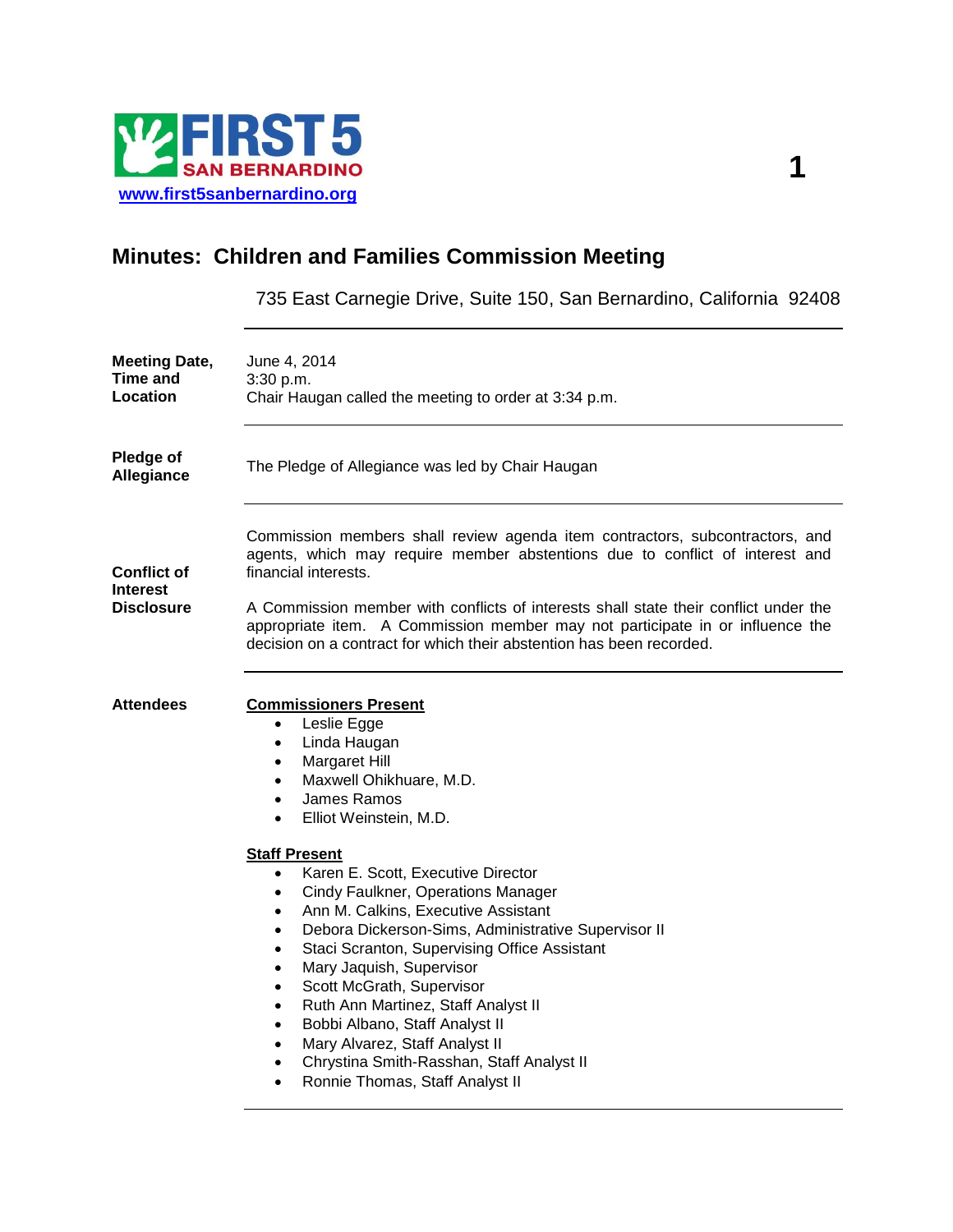#### **Report – Commissioner Mark Daniels**

**Karen E. Scott Executive**  Mark Daniels has submitted his resignation and will no longer serve on the Commission. He has been a part of the group since March 2007. He will be invited to the next Commission meeting to receive recognition for his service.

#### **Next Commission Meeting Date**

The next meeting will be July  $9<sup>th</sup>$  instead of July  $2<sup>nd</sup>$ , due to July  $4<sup>th</sup>$  Holiday. Please note this is the second Wednesday of the month.

# **Thank You**

**Director**

The Yucaipa Transitional Assistance Department (TAD) sent a heart-felt thank you card to our office for their new child care center. With an investment under \$4500 from the Community Engagement budget, we were able to establish one (1) new and two (2) enhanced child-care facilities within the TAD locations in Yucaipa, Redlands and Rialto.

## **Strategic Plan Revision**

This month's ED report includes information about the new strategic plan revision being proposed under Item 2 of today's agenda. Thank you to all of the Advisory Committee and Subcommittee Members, Data and Research Committee Members, First 5 staff and Harder+Co., for their commitment and diligence in drafting our new journey.

# **Award for Excellence Recipient: Mary Alvarez, Staff Analyst II**

Mary was given this award at the County's  $25<sup>th</sup>$  annual recognition on May 15<sup>th</sup>. Mary was a proud choice for this nomination for her excellent work in program services including RFP and Contract Development supervising the AmeriCorps Program. Congratulations, Mary!

### **AmeriCorps "Community Awareness Day"**

Commissioner Margaret Hill joined retired school administrator, Neal Roberts, to participate in AmeriCorps staff's "Community Awareness Day." A beautiful mural proclaiming the Power of Learning and the word "Hope" in two languages was painted at Neal Roberts Elementary School. The short story is on page 4. The artist will join us at our next Commission meeting to say a few words about the project which included collaboration with Latino Health Collaborative and Hope thru Housing. Thank you to our AmeriCorps staff, Victoria, Lily, Ernesto and Diana who spent a weekend working at this site and Mary Alvarez for her coordination.

#### **Mobile Fresh Van**

Aiming to promote healthy eating habits and ease of access to quality produce, Family Service Association (FSA) is rolling out "Mobile Fresh", its new grocery store on wheels. The bus is a unique opportunity for those in need to access fresh, healthy, quality produce. The "store" accepts cash, ATM debit cards and is in the process of accepting EBT cards.

This innovative program combines the convenience of a corner store with the selection and freshness of a farmers market. Cities such as Chicago, Philadelphia, and Nashville have been early adopters of this approach as a way to bring nutritional foods to low-income communities and others who need it most.

Currently, a pilot program is targeting residents among the 25,000 needy families whom FSA already provides nutrition, children, senior, housing and mental health programs. The eventual goal is to impact residents across 40 communities in Riverside and San Bernardino Counties that FSA services. Dom Betro, FSA's president and CEO credited initial funding partners: Kaiser Foundation, Bank of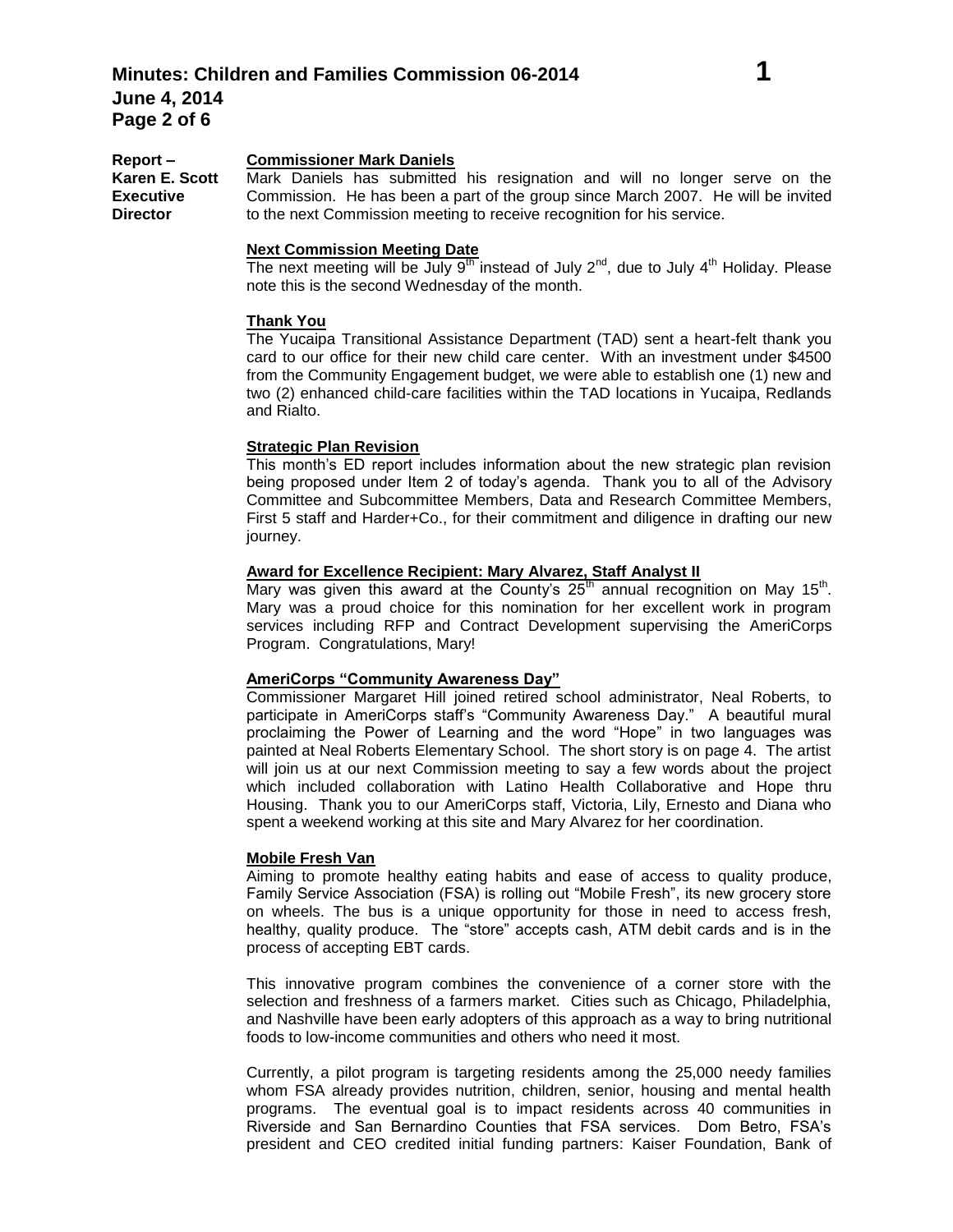America, Wal-Mart, Wells Fargo and Cal Fresh, for making the program possible beginning in March of this year. A retro-fitted commuter bus donated by Riverside Transit Agency replaced the converted van that was used on the streets.

Family Services Association, who is a First 5 San Bernardino funded agency, will bring their commuter bus to our parking lot for a staff tour on Thursday, June 12, 2014 from 11:00 a.m. to Noon.

When I shared this visit information with Children's Fund and our Public Health Director, it began quite a buzz about what we could do here in our County with such a project to address not only food deserts but cultural barriers to healthy eating.

### **First 5 Summer Swimfest**

.

We will be making a splash at the Jerry Lewis Swim Center at Perris Hill Park from Noon to 5:30 p.m., Friday, June 6<sup>th</sup>. Designed as a water safety campaign, this is one of our largest events where we are expecting more than 1,500 people. Come out and be trained on proper Adult Supervision and obtain your Water Watcher badge. Thank you to LuCretia Dowdy for helping to keep our communities' children safe and making this event a successful one.

# **Changes to the Agenda**

Ann Calkins, Executive Assistant, announced the following changes:

- Agenda Item 7 is being taken off calendar.
- Information Item 9 currently reads on the Posted Agenda as: "Receive Information on Approved Contracts for Fiscal Year 2014-15". Instead of "Approved" it should read "Continuing".

**Consent**

A motion was made by Commissioner Hill and seconded by Commissioner Weinstein to approve the Consent Item. Without further comment or objection, motion carried by unanimous vote.

| ltem No. | <b>CONSENT</b>                                                                                                   |  |
|----------|------------------------------------------------------------------------------------------------------------------|--|
|          | Approve minutes of May 7, 2014 Commission Meeting.<br>(Presenter: Ann M. Calkins, Executive Assistant, 252-4252) |  |

| Item No. | <b>DISCUSSION</b>                                                                                                                                                                                                                                                                                                                                                                                                                                                                                                                                                            |
|----------|------------------------------------------------------------------------------------------------------------------------------------------------------------------------------------------------------------------------------------------------------------------------------------------------------------------------------------------------------------------------------------------------------------------------------------------------------------------------------------------------------------------------------------------------------------------------------|
| 2        | A. Conduct Public Hearing on Proposed Strategic Plan 2015-2020 for<br>Children and Families Commission for San Bernardino County.<br>B. Approve Strategic Plan 2015-2020 for Children and Families Commission<br>for San Bernardino County.<br>(Presenter: Karen E. Scott, Executive Director, 252-5252)<br>The Public Hearing was conducted.<br><b>Discussion:</b><br><b>None</b><br>A motion was made by Commissioner Weinstein and seconded by Commissioner<br>Ramos to approve Agenda Item 2. Without further comment or objection, motion<br>carried by unanimous vote. |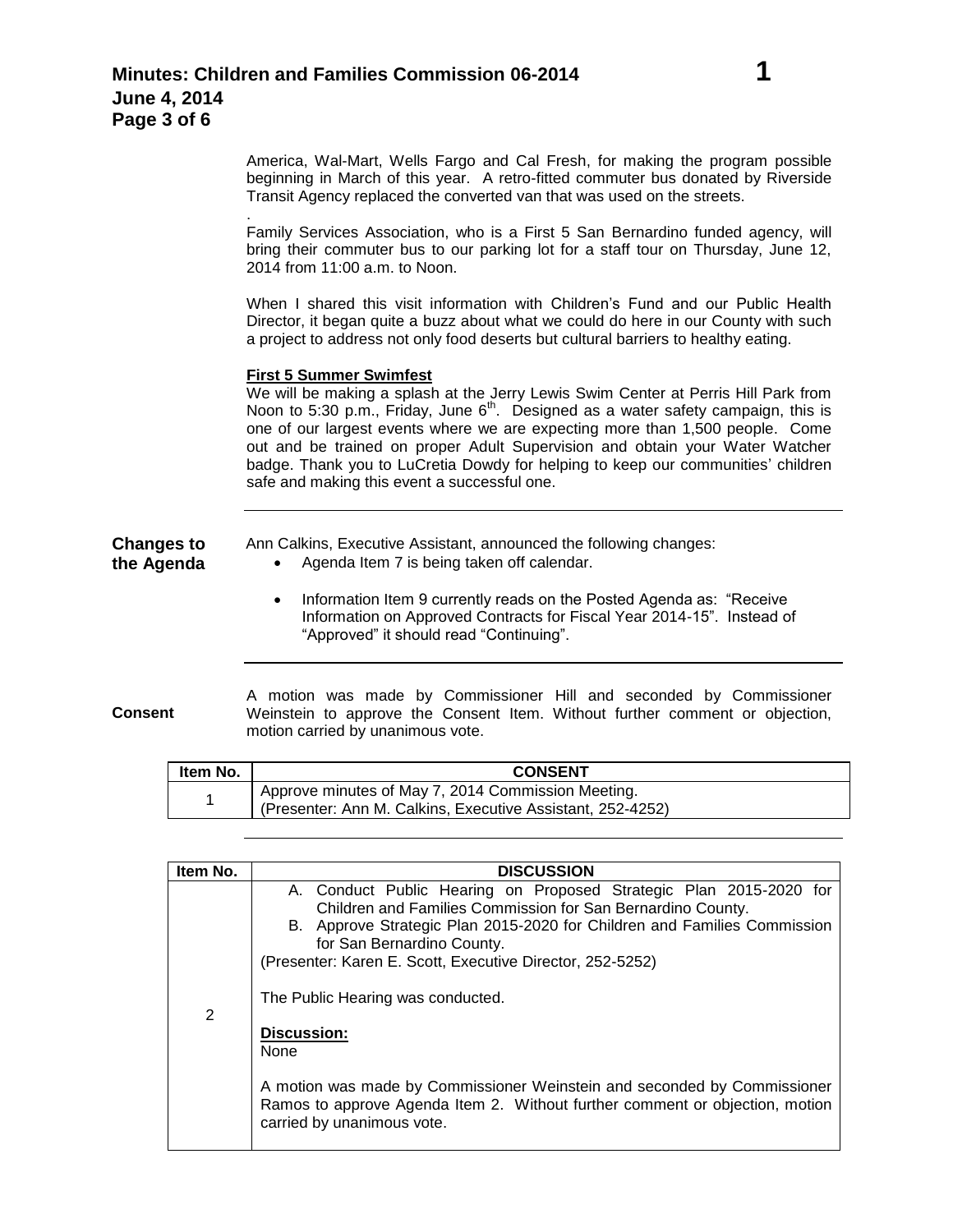|   | <b>Public Comment:</b>                                                                                                                                                                                                                                                                                                                                                                                                              |  |  |
|---|-------------------------------------------------------------------------------------------------------------------------------------------------------------------------------------------------------------------------------------------------------------------------------------------------------------------------------------------------------------------------------------------------------------------------------------|--|--|
|   | None                                                                                                                                                                                                                                                                                                                                                                                                                                |  |  |
|   | Approve Budget for Fiscal Year 2014-2015 and Updates to the Long Range<br>Financial Plan.<br>(Presenter: Debora Dickerson-Sims, Administrative Supervisor II, 909-252-4269)                                                                                                                                                                                                                                                         |  |  |
| 3 | <b>Discussion:</b><br>Relating to the long-range financial plan, Commissioner Ohikhuare asked if there<br>were any contracts that were going beyond FY 2014-15. Ms. Sims answered there<br>were only a few.                                                                                                                                                                                                                         |  |  |
|   | Commissioner Hill asked if there is a contingency plan in case First 5 is awarded<br>any e-cigarette tax money. Ms. Sims stated the long-range financial plan is<br>reviewed yearly. If adjustments need to be made (increases or decreases), they<br>will be dealt with at the appropriate time.                                                                                                                                   |  |  |
|   | A motion was made by Commissioner Ohikhuare and seconded by Commissioner<br>Hill to approve Agenda Item 3. Without further comment or objection, motion<br>carried by unanimous vote.                                                                                                                                                                                                                                               |  |  |
|   | <b>Public Comment:</b><br>None                                                                                                                                                                                                                                                                                                                                                                                                      |  |  |
| 4 | Approve amendments to Contracts EC010 and EC011 with San Bernardino City<br>Unified School District as follows:<br>A. Amendment A1 Contract EC010 with a decrease of \$252,198 totaling a<br>cumulative contract amount of \$2,613,137 and a contract amount of<br>\$700,944 for fiscal year 2014-2015.                                                                                                                             |  |  |
|   | B. Amendment A1 Contract EC011 with a decrease of \$57,284 totaling a<br>cumulative amount of \$391,977 and a contract amount of \$95,153 for<br>fiscal year 2014-2015.<br>(Presenter: Chrystina Smith-Rasshan, Staff Analyst II, 252-4267)                                                                                                                                                                                         |  |  |
|   | Discussion:<br>None                                                                                                                                                                                                                                                                                                                                                                                                                 |  |  |
|   | A motion was made by Commissioner Ramos and seconded by Commissioner<br>Hill to approve Agenda Item 4. Without further comment or objection, motion<br>carried by unanimous vote.                                                                                                                                                                                                                                                   |  |  |
|   | <b>Public Comment:</b><br>None                                                                                                                                                                                                                                                                                                                                                                                                      |  |  |
| 5 | Approve Amendment A3 to Contract CE009 with the County of San Bernardino on<br>behalf of Children's Network extending and increasing the contract for 6 months in<br>the amount of \$218,694 for FY 2014-2015 for a total contract amount not to<br>exceed \$1,516,144 to implement countywide educational campaigns and<br>community events addressing child abuse prevention.<br>(Presenter: Scott McGrath, Supervisor, 252-4259) |  |  |
|   | Discussion:<br>None                                                                                                                                                                                                                                                                                                                                                                                                                 |  |  |
|   | Commissioner Haugan abstained due to her position as appointing authority over<br>Children's Network.                                                                                                                                                                                                                                                                                                                               |  |  |
|   |                                                                                                                                                                                                                                                                                                                                                                                                                                     |  |  |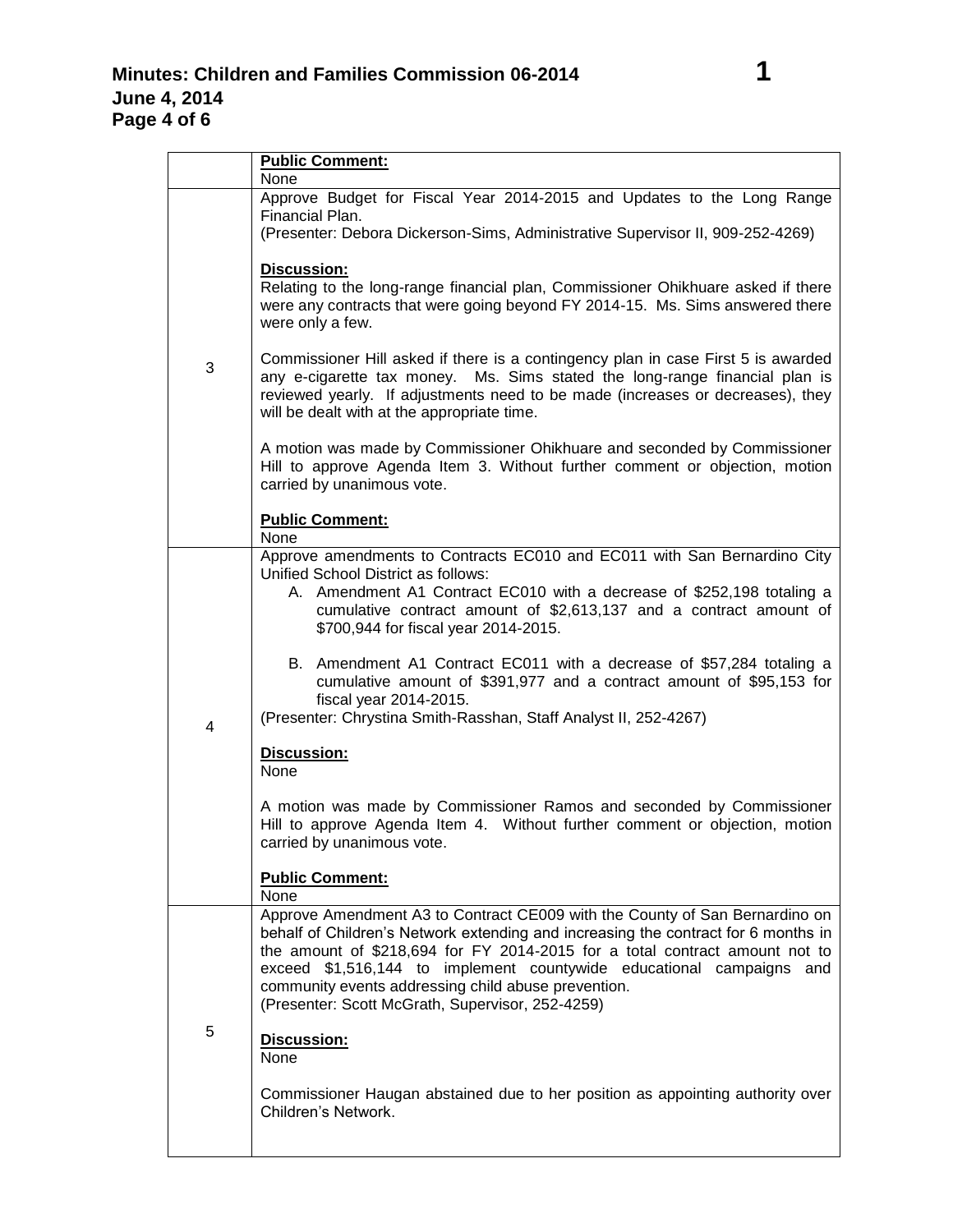| A motion was made by Commissioner Ramos and seconded by Commissioner<br>Egge to approve Agenda Item 5. Without further comment or objection, motion<br>carried with all Commissioners other than Haugan voting in favor of the motion. |
|----------------------------------------------------------------------------------------------------------------------------------------------------------------------------------------------------------------------------------------|
| <b>Public Comment:</b><br>Nono                                                                                                                                                                                                         |

|                | <b>Public Comment:</b><br>None                                                                                                                                                                                                                                                                                                                                                                                                                                                                                                                                       |  |
|----------------|----------------------------------------------------------------------------------------------------------------------------------------------------------------------------------------------------------------------------------------------------------------------------------------------------------------------------------------------------------------------------------------------------------------------------------------------------------------------------------------------------------------------------------------------------------------------|--|
|                | Approve Amendment A1 to Contract SI016 with Children's Network in the amount<br>of \$185,474 for the provision of services provided by the Screening, Assessment,<br>Referral and Treatment (SART) Coordinator for Fiscal Year 2014-2015.<br>(Presenter: Scott McGrath, Supervisor, 252-4259)                                                                                                                                                                                                                                                                        |  |
| 6              | Discussion:<br>None                                                                                                                                                                                                                                                                                                                                                                                                                                                                                                                                                  |  |
|                | Commissioner Haugan abstained due to her position as appointing authority over<br>Children's Network.                                                                                                                                                                                                                                                                                                                                                                                                                                                                |  |
|                | A motion was made by Commissioner Ramos and seconded by Commissioner<br>Weinstein to approve Agenda Item 6. Without further comment or objection,<br>motion carried with all Commissioners other than Haugan voting in favor of the<br>motion.                                                                                                                                                                                                                                                                                                                       |  |
|                | <b>Public Comment:</b><br>None                                                                                                                                                                                                                                                                                                                                                                                                                                                                                                                                       |  |
| $\overline{7}$ | Approve the Capacity Continuum Project Request for Qualifications (RFQ) 14-01<br>and authorize release for an investment opportunity aimed at attracting a qualified<br>group or individual interested in working with the Commission to assist in the<br>facilitation and implementation of the First 5 San Bernardino Capacity Continuum<br>Project. This is for a contract period of three (3) fiscal years beginning September<br>4, 2014 through June 30, 2017 and not to exceed a total of \$900,000.<br>(Presenter: Bobbi Albano, Staff Analyst II, 252-4266) |  |
|                | <b>Item 7 taken off calendar</b>                                                                                                                                                                                                                                                                                                                                                                                                                                                                                                                                     |  |
| 8              | Approve Amendment A2 to Contract SI002 with Inland Empire United Way 2-1-1,<br>extending and increasing the contract for one year in the amount of \$381,353 for<br>FY 2014-2015 for a total contract amount not to exceed \$1,587,706 to provide<br>comprehensive Countywide Resource and Referral services.<br>(Presenter: Bobbi Albano, Staff Analyst II, 252-4266)                                                                                                                                                                                               |  |
|                | <b>Discussion:</b><br>Commissioner Hill requested a copy of 2-1-1's end of the month reports. Ms. Scott<br>stated the reports are received at First 5 and will be shared with the<br>commissioners.                                                                                                                                                                                                                                                                                                                                                                  |  |
|                | A motion was made by Commissioner Ramos and seconded by Commissioner<br>Hill to approve Agenda Item 8. Without further comment or objection, motion<br>carried by unanimous vote.                                                                                                                                                                                                                                                                                                                                                                                    |  |
|                | <b>Public Comment:</b><br>None                                                                                                                                                                                                                                                                                                                                                                                                                                                                                                                                       |  |